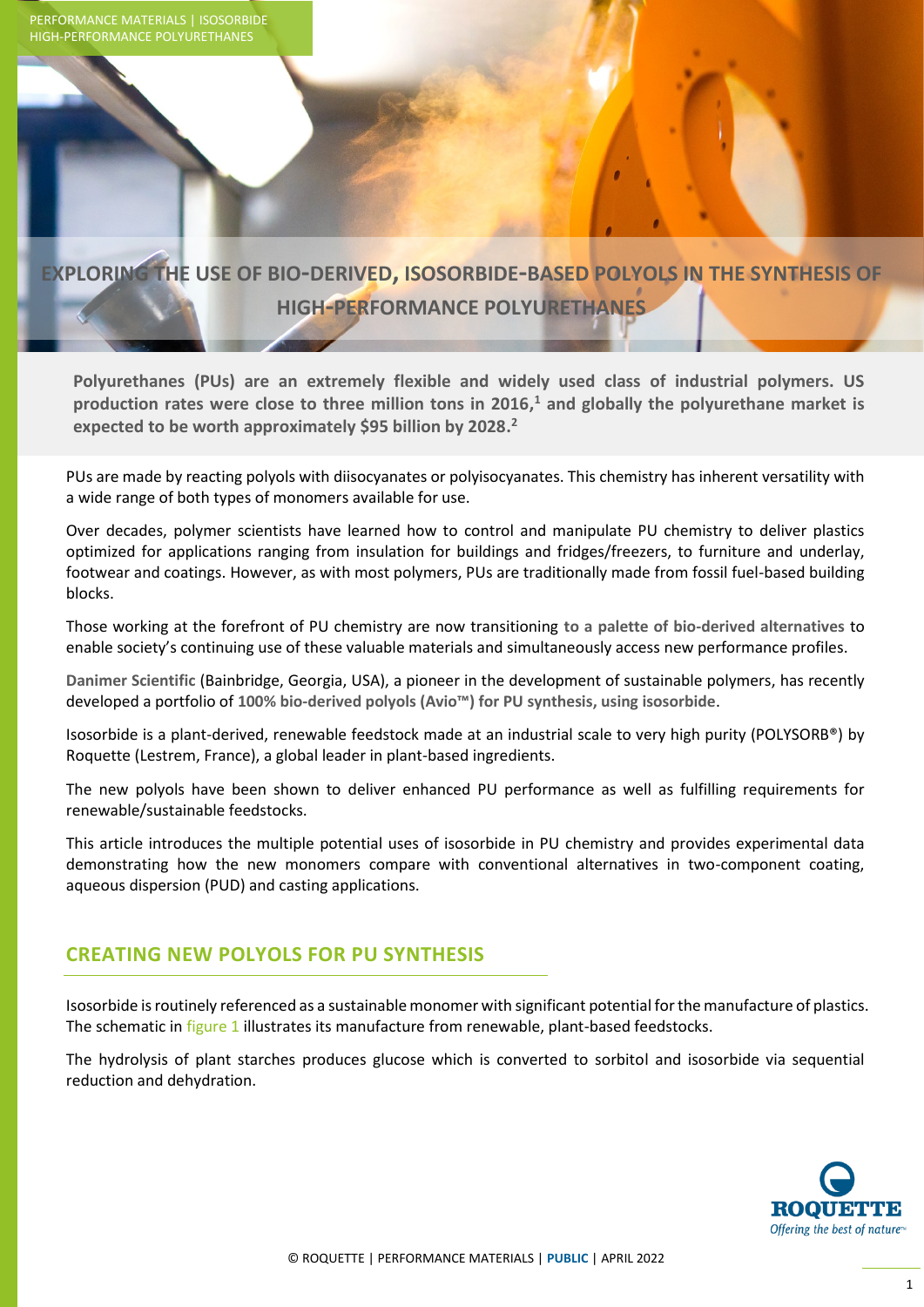

Figure 1: Isosorbide is a versatile, sustainable monomer for polymer manufacture, made from renewable plant feedstocks.

This process has been progressively refined and optimized to produce **highly consistent, high purity isosorbide** on an industrial scale.

The resulting monomer is sustainable – carbon footprint has been reduced to just 0.09 kg CO<sub>2</sub>/kg of product\* – nontoxic and available in multiple grades to meet the requirements of different polymer producers.

It has application in the production of PET and polycarbonates and can play a range of roles in PU chemistry (see figure 2).



Figure 2: POLYSORB® isosorbide is a low molecular weight diol that can play a range of different role in PU chemistry. [NEOSORB® sorbitol and BIOSUCCINIUM® bio-succinic acid are additional products from the Roquette portfolio that PU chemists can use to synthesize more sustainable materials in polyurethanes.]

Making a customized PU with properties tailored to a specific application relies on developing an appropriate formulation.

Polyols form the bulk of the formulation which necessarily includes the selected di- or polyisocyanate and may additionally incorporate chain extenders, catalysts, surfactants, pigments, flame retardants, adhesion promoters and blowing agents.

The PU is formed by exothermic reaction between the isocyanate and polyol, a reaction that proceeds readily at room temperature but can be accelerated via catalysis. **Unlike many other polymers, PUs are therefore made at the point of use/application.** 

Isosorbide is a diol, as is its precursor sorbitol. Both can therefore **be used directly as chain extenders to build molecular weight**. Isosorbide can also be used as an additive to improve PU properties or directly as the reactive polyol, alone as part of a blend.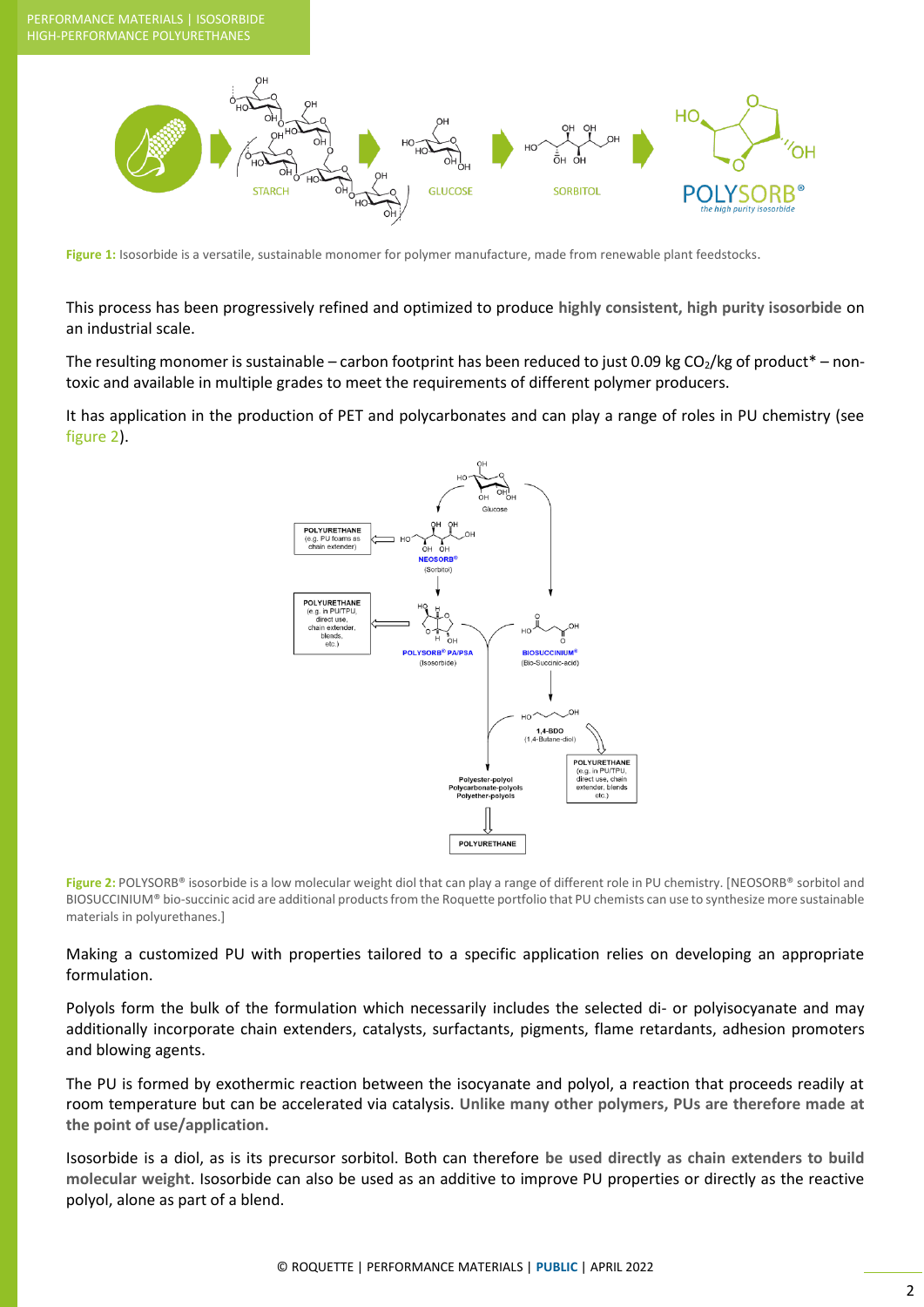Diols such as isosorbide produce linear polymers while higher numbers of reactive hydroxyl groups increase crosslinking producing a PU of greater rigidity.

**In fact, polyol choice is one of the main ways in which chemists control rigidity and the hardness of the finished PU**.

Lastly, isosorbide can be used to synthesize other polyols – polyester-polyols, polycarbonate-polyols, polyetherpolyols and/or polycarbonate polyester polyols – via reaction with other diols such as 1,4-butane-diol, as shown.

**Danimer Scientific** has harnessed this latter capability to create the Avio™ family of 100% bio-derived, hydroxyterminated oligomers specifically for PU synthesis.

These have broad, beneficial applications across all types of PU systems including UV cure systems and thermoplastic PUs (TPUs). Advantageous performance is attributable to the cycloaliphatic nature of the isosorbide, but these innovative polyols have been synthesized to deliver high levels of primary hydroxyls, to enhance reactivity.

Primary hydroxyls are in the region of three times more reactive than secondary hydroxyls, as found on unreacted isosorbide. Avio™ 2426 and Avio™ 2962 have already been approved for use while two further polyols are awaiting TSCA registration.

The following studies illustrate what can be achieved with Avio™ 2426 and Avio™ 2962 in three different types of PU systems.

#### **CASE STUDY ONE**

#### IMPROVING THE ABRASION RESISTANCE, IMPACT RESISTANCE AND ADHESION OF TWO-COMPONENT PU COATINGS

**Two-component (2K) PU systems** are the benchmark for coating applications, delivering high performance finishes that are used to protect products ranging from structural steel and architecture to furniture and internal features such as paneling and balusters.

Since the polyol (resin) and isocyanate (hardener) are stored separately, 2K PU systems offer the additional benefit of high stability/long shelf life. 2K PU coatings can be formulated to deliver UV stability and weatherability, a good mechanical property profile (hardness, toughness, and flexibility) and sound chemical resistance.

**Table 1:** Mechanical test results for 2K PU coatings formulated with novel bio-derived polyols (Avio™ 2426 and Avio™ 2962) confirm enhanced mechanical performance relative to a commercial polyester diol alternative (HDO/NPG).

| <b>POLYOL</b>          | <b>TABER ABRASION</b> | <b>CROSSHATCH</b> | <b>SHORE A</b>   | <b>IMPACT RESISTANCE</b> |                        |
|------------------------|-----------------------|-------------------|------------------|--------------------------|------------------------|
|                        |                       | <b>ADHESION</b>   |                  | <b>INTRUSION</b>         | <b>EXTRUSION</b>       |
| AVIO <sup>™</sup> 2426 | 2 MG/1000 CYCLES      | 5,5(5.0)          | 96, 99<br>(97.5) | $>160$ , $>160$ IN/LBS   | $>160$ , $>160$ IN/LBS |
| AVIO <sup>™</sup> 2962 | 68 MG/ 1000 CYCLES    | 4,5(4.5)          | 97, 97<br>(97.0) | 80, 80 IN/LBS            | >160, >160 IN/LBS      |
| HDO/NPG                | 102 MG/1000 CYCLES    | 1,0(0.5)          | 95,89<br>(92)    | 140, 140 IN/LBS          | 140, >160 IN/LBS       |

**Test methods:** ASTM D4060, 3359, 22402794

Table 1 shows data for 2K solvent coating systems based on Avio™ 2426 and Avio™ 2962. Baseline data were also measured using a commercially available polyester diol (1,6 hexane diol (HDO)/neopentyl glycol (NPG) adipate) of comparable molecular weight.

All the coatings were formulated with an aliphatic polyisocyanate at an isocyanate index of 1.05 and to a solids loading of 70% in ethyl acetate (solvent). Dibutyltin dilaurate (DBTDL) was incorporated as a catalyst at a concentration of 100 ppm.

Coatings were drawn down on to steel Q panels and Taber panels to a thickness of 0.3 mm using a Bird bar. The resulting samples were then cured at room temperature for 24 hours and then at 70°C for 8 hours prior to characterization with respect to abrasion resistance (Taber Abrasion), adhesion (Crosshatch Adhesion), hardness (Shore A), flexibility (Mandrel bend test, ASTM D552) and impact resistance.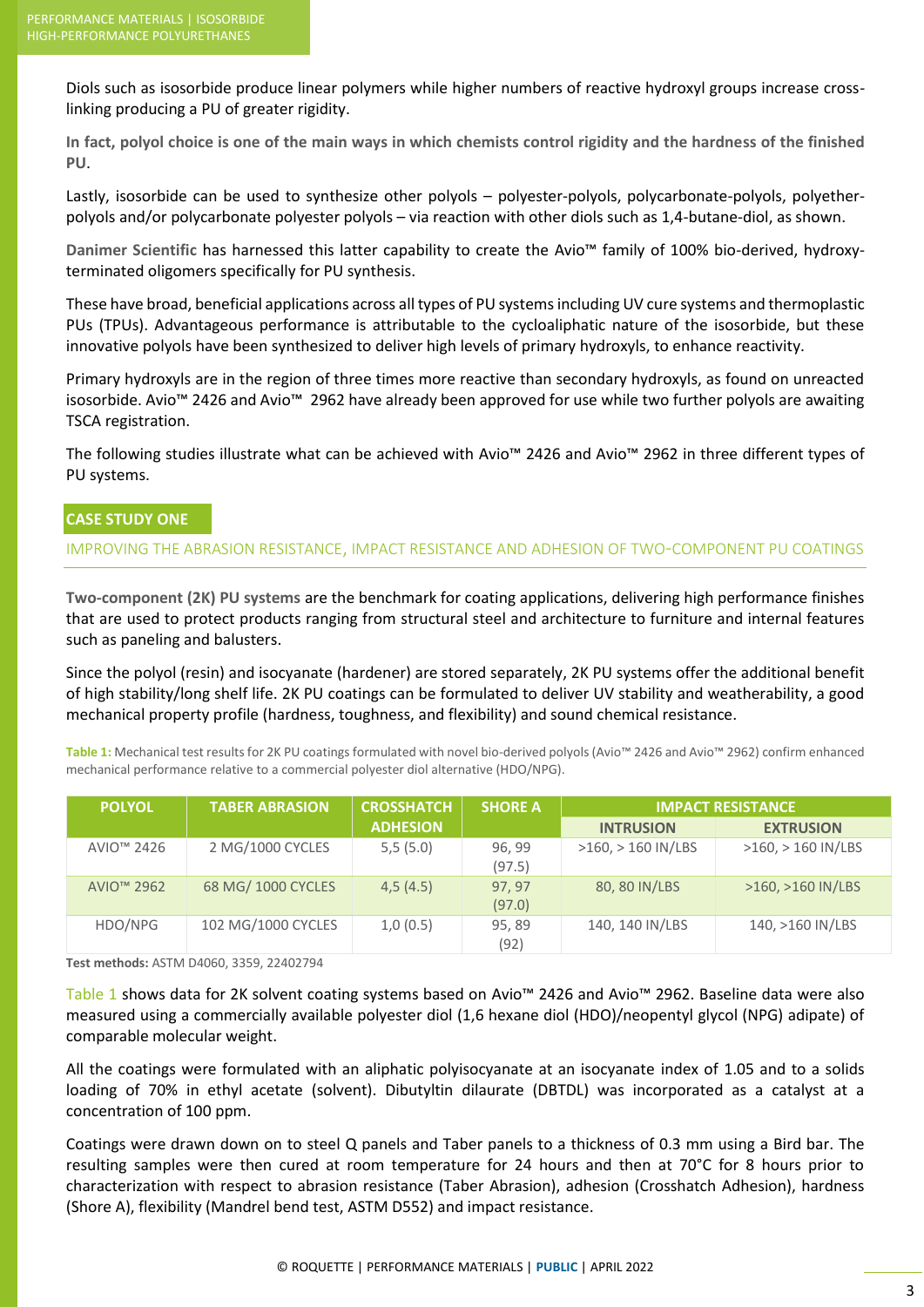All the panels exhibited comparable flexibility, passing the Mandrel bend test up to 180°C. However, significant differences were observed with respect to abrasion resistance and adhesion.

**The bio-based polyols delivered superior performance** in these areas relative to the control, notably the Avio™ 2426 which produced a coating with significantly better abrasion resistance and higher adhesion.

This system also scored highly in terms of hardness and impact resistance. Avio™ 2962 also performed well relative to the control with respect to hardness; impact resistance was somewhat lower.



**Figure 3:** Chemical resistance test results for 2K PU coatings formulated with Avio™ 2426 (right) confirm enhanced performance relative to a commercial polyester diol (left) alternative for caustic and Skydrol.

Coatings formulated with Avio™ 2426 also exhibited superior chemical resistance relative to the control, especially to caustic and Skydrol, a fire-resistant aviation fluid (see figure 3).

In summary, in this demanding application, the new bio-derived polyols delivered PU coatings with a range of substantially enhanced and valuable properties relative to a commercial control.

#### **CASE STUDY TWO**

#### IMPROVING THE HARDNESS OF PU DISPERSIONS

The use of water-based PU Dispersions (PUDs) is growing, primary attractions being ease of use and a reduction in levels of Volatile Organic Compounds (VOCs). Performance is also improving. **PUDs are now widely used as coatings for leather, in textiles and flooring, as inks and as adhesives.** 

Polycarbonate-based PUDs tend to be associated with exceptional performance but can be highly viscous, making application more difficult; polyester-based systems are a less expensive alternative. Polyether-based PUDs are the lowest cost option, but performance limitations mean that they are often only suitable for less demanding applications.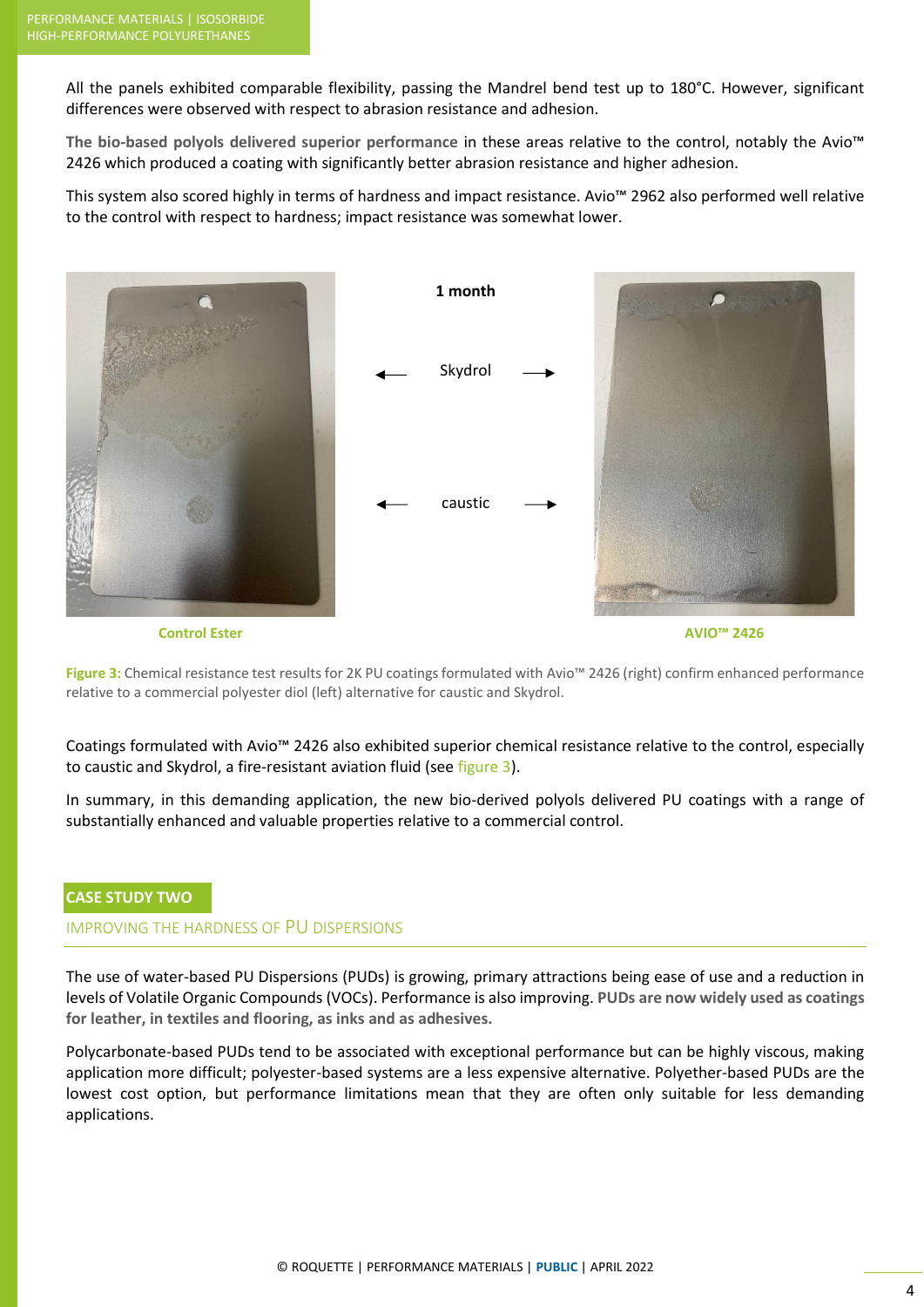**Table 2:** Mechanical test results for PUDs formulated with novel bio-derived polyols (Avio™ 2426 and Avio™ 2962) confirm enhanced mechanical performance relative to commercial polyester and polycarbonate diol alternatives.

| <b>POLYOL</b>          | <b>IMPACT</b> | <b>KOENIG COUNTS</b> | <b>CROSSHATCH</b><br><b>RATING</b> | <b>MANDREL BEND</b> |
|------------------------|---------------|----------------------|------------------------------------|---------------------|
| AVIO <sup>™</sup> 2426 | >160          | 201                  |                                    | PASS, 180°          |
| AVIO <sup>™</sup> 2962 | >160          | 233                  |                                    | PASS, 180°          |
| POLYESTER CONTROL      | >160          | 152                  |                                    | PASS, 180°          |
| POLYCARBONATE CONTROL  | >160          | 190                  |                                    | PASS, 180°          |

Table 2 shows data for PUD systems based on Avio™ 2426 and Avio™ 2962. Baseline data were also measured using commercially available polyester (HDO/NPG adipate) and polycarbonate (1,4 BDO initiated system) diols of comparable molecular weight.

All the coatings were formulated as standard, anionically stabilized aliphatic PUDs using  $H_{12}$ MDI (methylenediphenyl diisocyanate) and NMP (N-methylpyrrolidone) as a co-solvent. Additional formula ingredients included dimethylol propionic acid (DMPA, as a stabilizer); triethyl amine (TEA, as a counter-ion) and hydrazine (as a chain extender).

Coatings were drawn down on to substrates, as in the preceding case study, to a thickness of 0.3 mm and then cured for 24 hours at room temperature and subsequently 8 hours at 70°C.

The resulting samples were characterized with respect to impact resistance, hardness (Koenig counts, ASTM D4366), adhesion (Crosshatch Rating) and flexibility (Mandrel Bend).

In this application, the bio-derived polyols exhibited comparable performance on all metrics, excepting hardness where superior characteristics were observed, notably with Avio™ 2962 which delivered the hardest coating of all the PUDs. Solvent resistance was also assessed and here too closely similar results were observed (see table 3) though the Avio™ systems delivered some marginal gains.

**Table 3:** Chemical resistance test results for PUDs formulated with novel bio-derived polyols (Avio™ 2426 and Avio™ 2962) confirm broadly equivalent performance to commercial polyester and polycarbonate analogues.

| <b>POLYOL</b>            | <b>METHANOL</b>             | <b>XYLENE</b> | 20% H <sub>2</sub> SO <sub>4</sub> | <b>TOLUENE</b> | <b>ACETONE</b> | <b>MEK</b>     |
|--------------------------|-----------------------------|---------------|------------------------------------|----------------|----------------|----------------|
| Avio <sup>™</sup> 2426   | Softening                   | No effect     | No effect                          | No effect      | Mild softening | Mild softening |
| Avio <sup>™</sup> 2962   | Softening,<br>discoloration | No effect     | No effect                          | No effect      | Mild softening | No effect      |
| <b>Polyester Control</b> | Complete<br>discoloration   | No effect     | No effect                          | No effect      | No effect      | No effect      |
| Polycarbonate<br>control | Complete<br>discoloration   | No effect     | No effect                          | No effect      | No effect      | No effect      |

In summary, for PUDs, **the bio-derived polyols deliver largely comparable performance across the property slate** with the notable exception of improved hardness. It is worth noting that this improvement is relative to polycarbonate diol PUDs, which tend to be associated with particularly high performance.

### **CASE STUDY THREE**

IMPROVING THE MECHANICAL PROPERTIES OF PU CASTINGS

The casting of PUs, into soft silicone molds, is a simple, low-cost process used routinely to make items ranging from wheels, rollers, shock absorbers, and other automotive components to shoe insoles and electronic casings. Prototyping and product design is also an important application with casting particularly well-suited to low to medium production volumes.